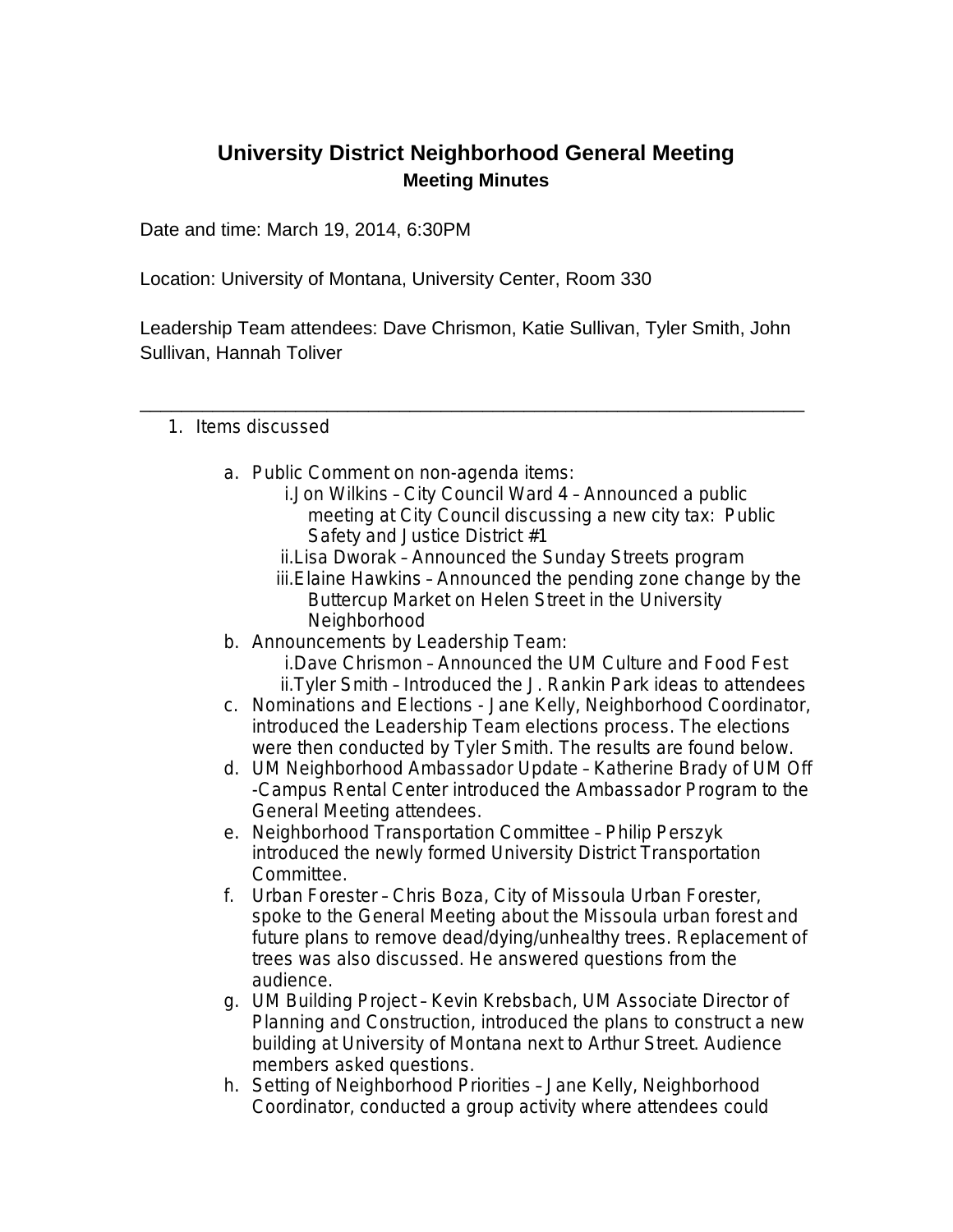show their support of specific neighborhood priorities. Lists of neighborhood topics were placed around the room and attendees were invited to place a sticker next to their top neighborhood priorities from each list. (see list, below)

- i. Traffic Signal Box Update Dave Chrismon reported on traffic signal box art. The Art Call is now live.
- j. Office of Neighborhoods Jane Kelly gave an update from the Office of Neighborhoods.
- k. Next LT Meeting Will occur on March 25, 2014 at 7PM.
- 2. Any decisions by consensus/vote
	- a. Elections for the University District Leadership Team were conducted. The results are as follows:
		- i.Michael Bowles nominated himself for the UD Leadership Team. All ayes, no nays.
		- ii.Dave Chrismon was nominated for UD Leadership Team by Tyler Smith. All ayes, no nays.
		- iii.Dave Chrismon was nominated for the UD Community Forum Representative by Tyler Smith. All ayes, no nays.
		- iv.Katie Sullivan was nominated for the UD Community Forum Representative Alternate by John Sullivan. All ayes, no nays.
- 3. Announcements: N/A
- 4. Duties assigned: N/A

Submitted by: Katie Sullivan

## **University District Prioritization List**

(In Order of Most Votes) – March 19, 2014

- 1. Parking problems 17 Votes
- 2. Gilkey Center (UM Building) 10 Votes
- 3. Mandatory safety and health inspections for all rental units  $-7$  Votes
- 4. Need neighborhood grocery 7 Votes
- 5. Calming circle landscaping 7 Votes
- 6. Tree removal, replacement and more planting  $-5$  Votes
- 7. More biking and walking access to and from the neighborhood 5 Votes
- 8. City purchase of municipal water system 4 Votes
- 9. Sidewalk snow removal 4 Votes
- 10. UM and Neighborhood relations 4 Votes
- 11. Noise issues 4 Votes